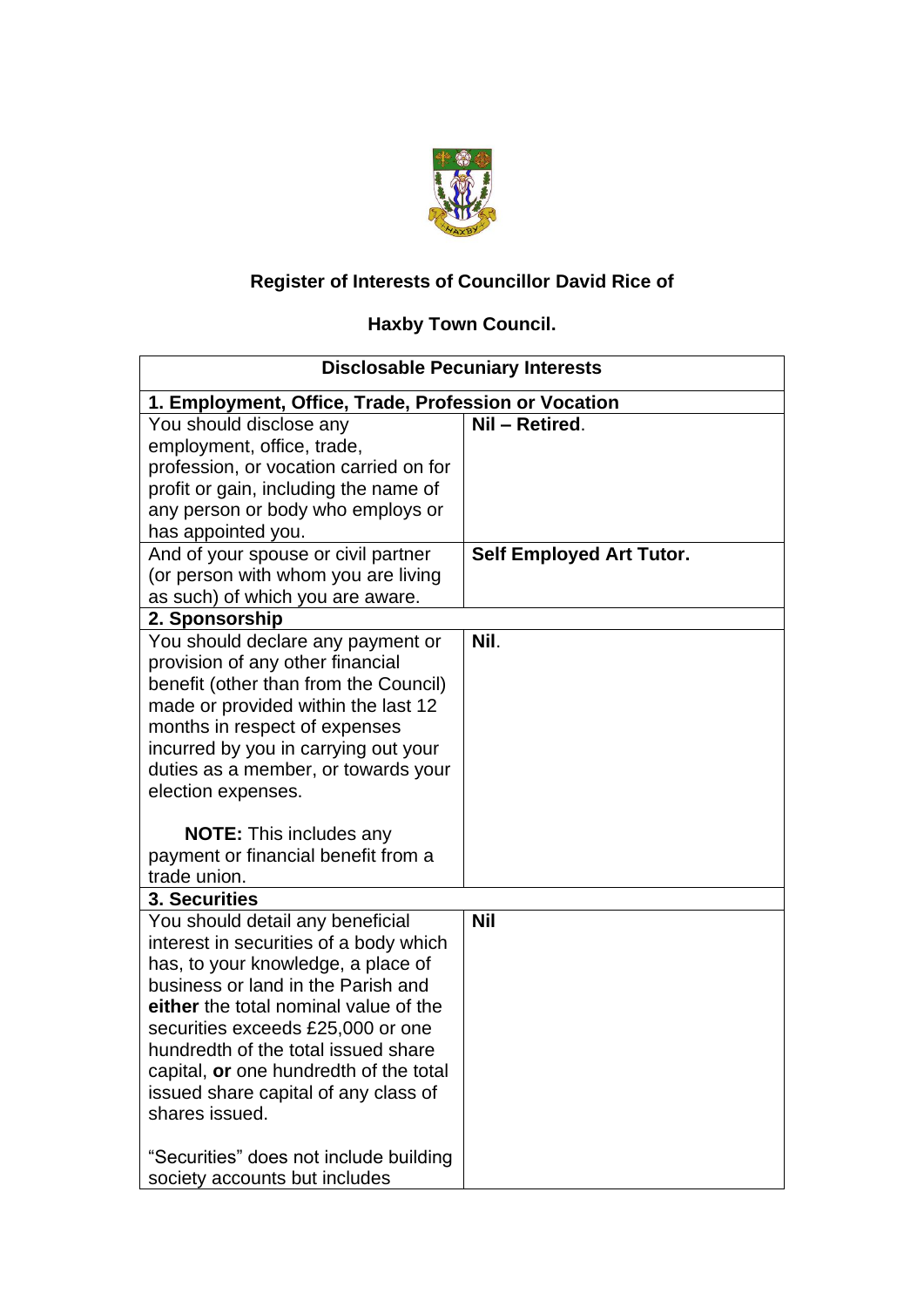| securities of all other descriptions                                    |                              |
|-------------------------------------------------------------------------|------------------------------|
| such as shares, debentures, stocks,                                     |                              |
| loan stock and units of a collective                                    |                              |
| investment scheme.                                                      |                              |
| And of your spouse or civil partner                                     | <b>Nil</b>                   |
| (or person with whom you are living                                     |                              |
| as such) of which you are aware.                                        |                              |
| 4. Contracts                                                            |                              |
| You should detail any current                                           | <b>Nil</b>                   |
| undischarged contract made                                              |                              |
| between you, and the Council under                                      |                              |
| which goods or services are to be                                       |                              |
| provided or works are to be                                             |                              |
| executed.                                                               |                              |
|                                                                         |                              |
| You have a beneficial interest in a                                     |                              |
| body, which is a firm in which you                                      |                              |
| are a partner or a body corporate of                                    |                              |
| which you are a director, or in the                                     |                              |
| securities of which you have a                                          |                              |
| beneficial interest.                                                    |                              |
|                                                                         |                              |
| And of your spouse or civil partner                                     | <b>Nil</b>                   |
| (or person with whom you are living                                     |                              |
| as such) of which you are aware.                                        |                              |
|                                                                         |                              |
| 5. Land, Licences and Corporate Tenancies                               |                              |
| Land                                                                    | Half Share in property at    |
| You should detail any beneficial                                        | 7 Moor Lane, Haxby YO32 2PH. |
| interest in land within the parish                                      |                              |
| (excluding any easement, or right in                                    |                              |
| or over land which does not carry the                                   |                              |
| right to occupy or receive income).                                     |                              |
|                                                                         |                              |
| For these purposes land includes                                        |                              |
| buildings and so if own or are the                                      |                              |
| tenant of the house you will have an                                    |                              |
| interest in the land.                                                   |                              |
| And of your spouse or civil partner                                     | Half Share in property at    |
| (or person with whom you are living                                     | 7 Moor Lane, Haxby YO32 2PH. |
| as such) of which you are aware.                                        |                              |
| Licences                                                                | <b>Nil</b>                   |
| You should detail any licence (alone                                    |                              |
| or jointly with others) to occupy land                                  |                              |
| in the Parish for a month or longer.                                    |                              |
| And of your spouse or civil partner                                     | <b>Nil</b>                   |
| (or person with whom you are living<br>as such) of which you are aware. |                              |